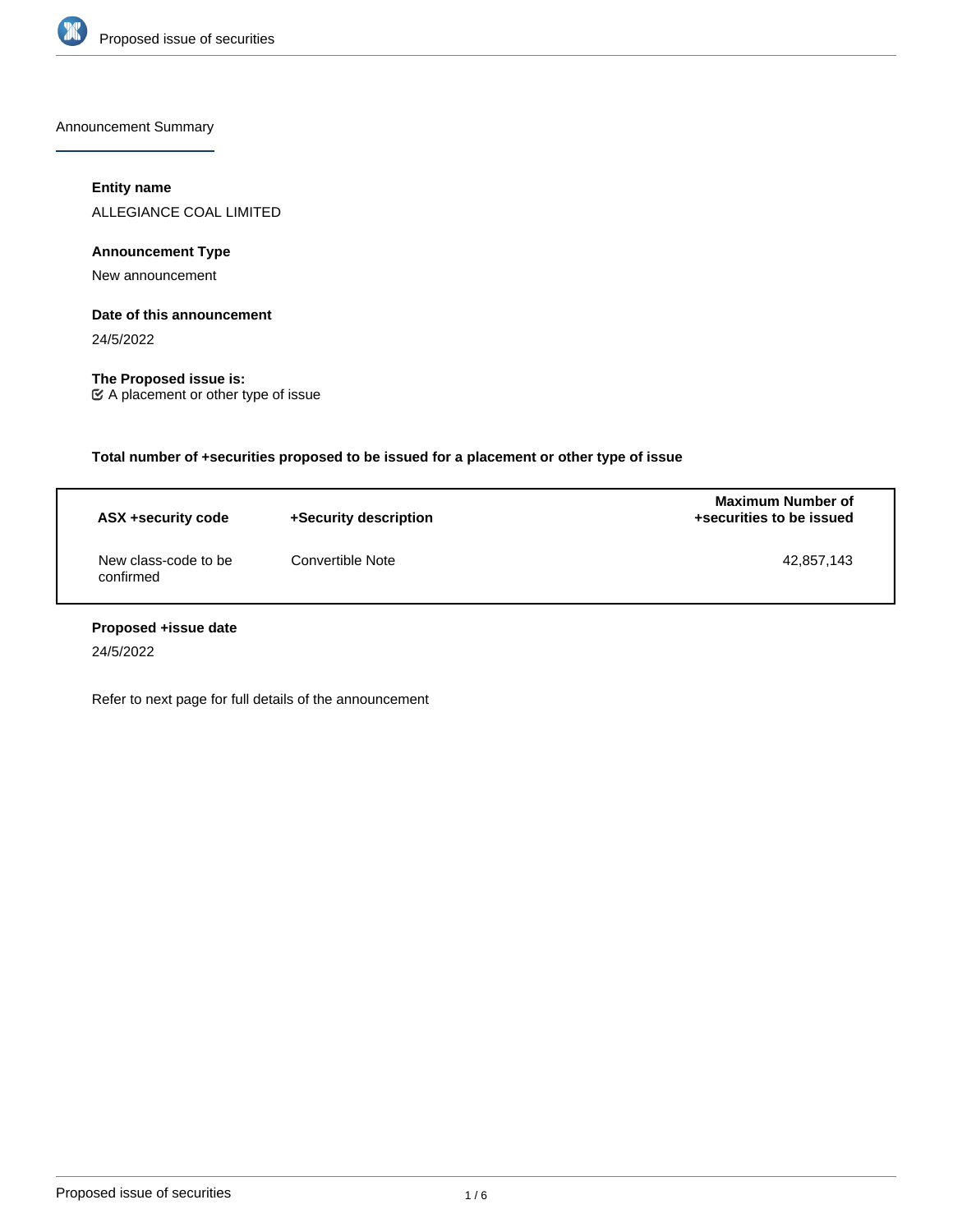

#### Part 1 - Entity and announcement details

#### **1.1 Name of +Entity**

# ALLEGIANCE COAL LIMITED

We (the entity named above) give ASX the following information about a proposed issue of +securities and, if ASX agrees to +quote any of the +securities (including any rights) on a +deferred settlement basis, we agree to the matters set out in Appendix 3B of the ASX Listing Rules.

If the +securities are being offered under a +disclosure document or +PDS and are intended to be quoted on ASX, we also apply for quotation of all of the +securities that may be issued under the +disclosure document or +PDS on the terms set out in Appendix 2A of the ASX Listing Rules (on the understanding that once the final number of +securities issued under the +disclosure document or +PDS is known, in accordance with Listing Rule 3.10.3C, we will complete and lodge with ASX an Appendix 2A online form notifying ASX of their issue and applying for their quotation).

**1.2 Registered Number Type**

**Registration Number**

ABN

47149490353

**1.3 ASX issuer code**

AHQ

# **1.4 The announcement is**

New announcement

#### **1.5 Date of this announcement**

24/5/2022

**1.6 The Proposed issue is:**

 $\mathfrak{C}$  A placement or other type of issue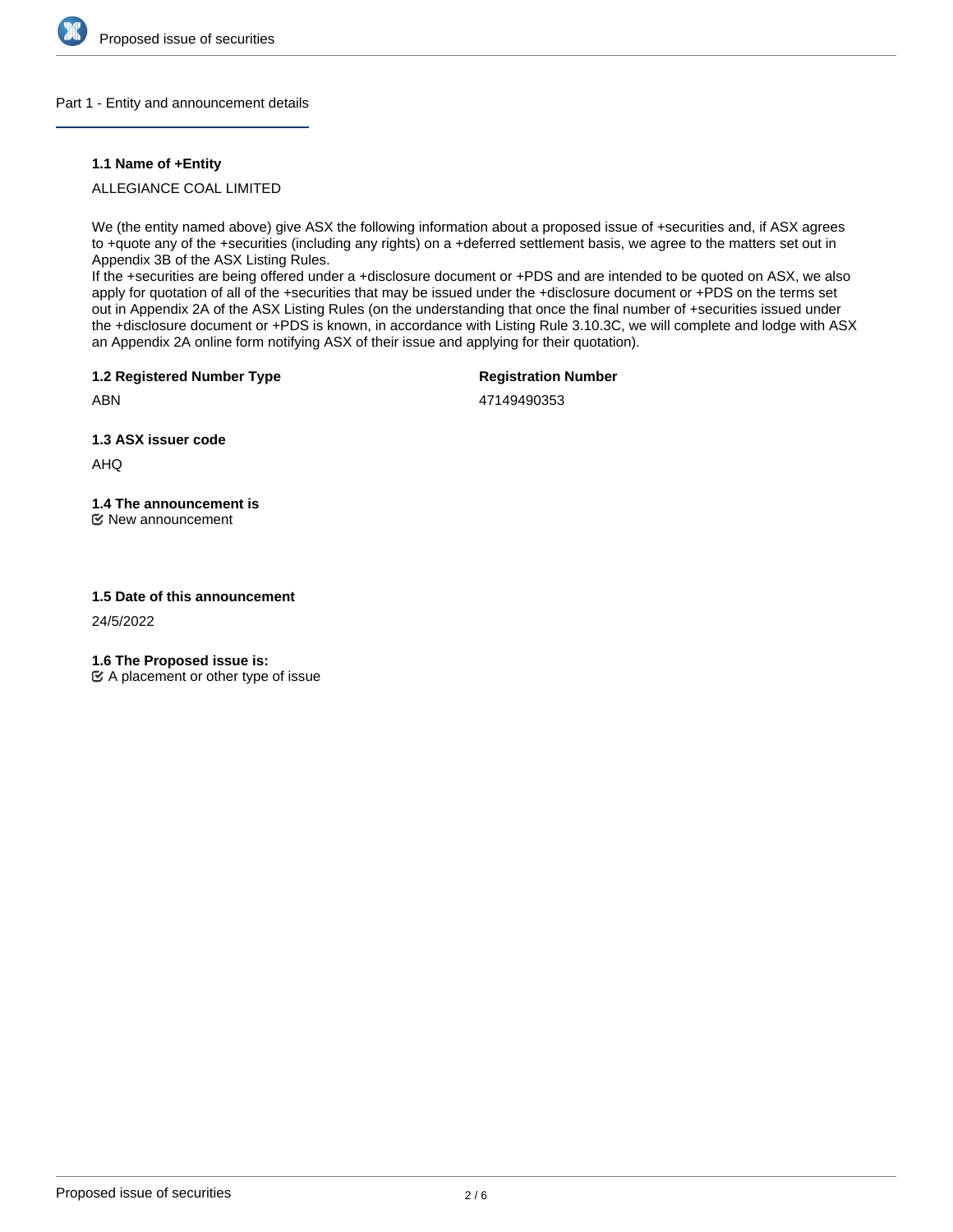

Part 7 - Details of proposed placement or other issue

Part 7A - Conditions

**7A.1 Do any external approvals need to be obtained or other conditions satisfied before the placement or other type of issue can proceed on an unconditional basis?** No

Part 7B - Issue details

**Is the proposed security a 'New class' (+securities in a class that is not yet quoted or recorded by ASX) or an 'Existing class' (additional securities in a class that is already quoted or recorded by ASX)?**  $E$  New class

**Will the proposed issue of this +security include an offer of attaching +securities?** No

Details of +securities proposed to be issued

**ISIN Code (if Issuer is a foreign company and +securities are non CDIs)**

| Have you received confirmation from Will the entity be seeking quotation<br>ASX that the terms of the proposed | of the 'new' class of +securities on |
|----------------------------------------------------------------------------------------------------------------|--------------------------------------|
| +securities are appropriate and                                                                                | ASX?                                 |
| equitable under listing rule 6.1?                                                                              | ় No                                 |
| <b>E</b> Yes                                                                                                   |                                      |

| ASX +security code             | +Security description |
|--------------------------------|-----------------------|
| New class-code to be confirmed | Convertible Note      |

#### **+Security type**

+Convertible debt securities

#### **Number of +securities proposed to be issued**

42,857,143

#### **Offer price details**

**Are the +securities proposed to be issued being issued for a cash consideration?** Yes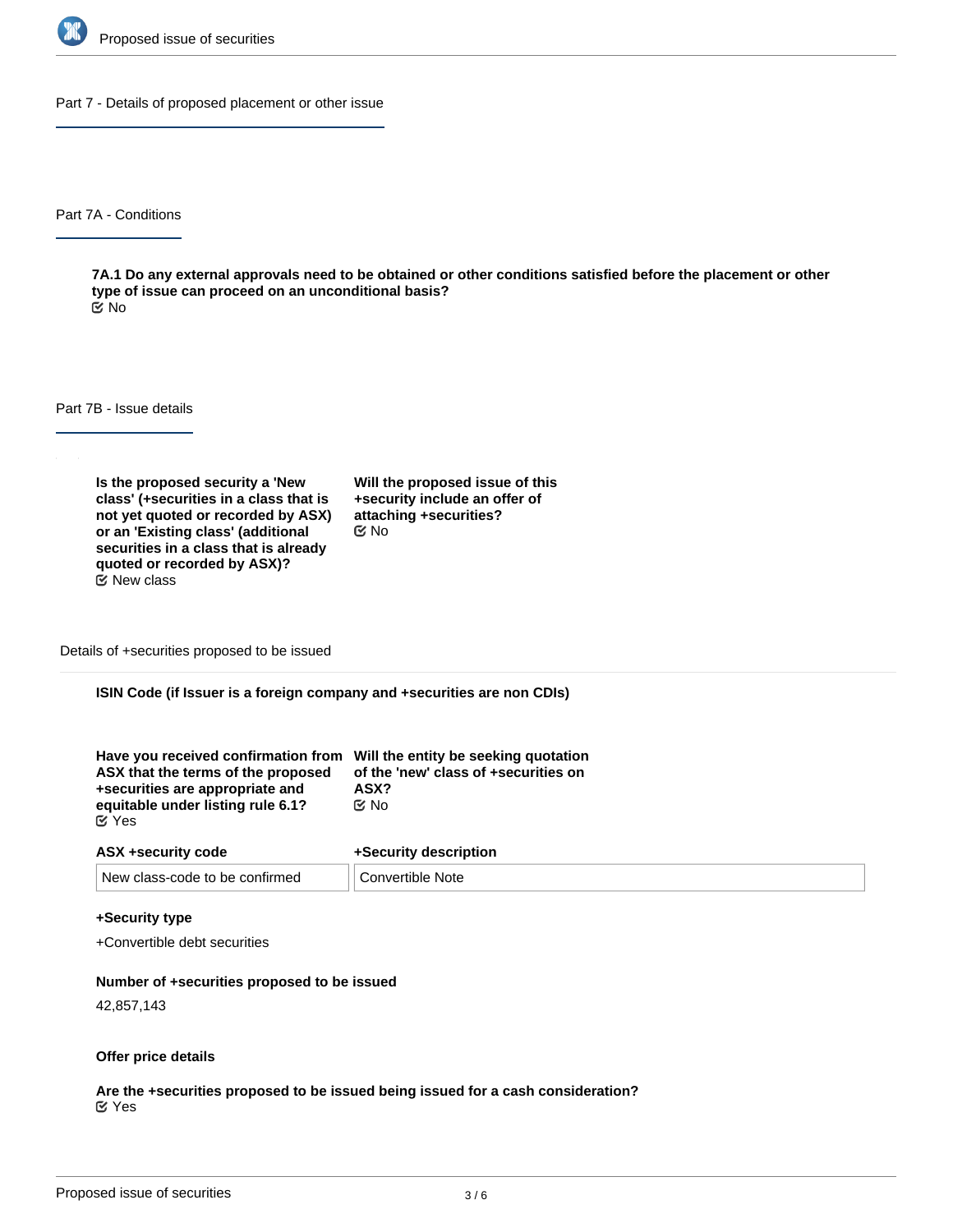

# **In what currency is the cash consideration being paid?**

AUD - Australian Dollar

**What is the issue price per +security?** AUD 1.00000

**Will all the +securities issued in this class rank equally in all respects from their issue date?** Yes

#### +Convertible debt securities details

| These securities are:                                                                                                                          | Type of security                                                                                     |
|------------------------------------------------------------------------------------------------------------------------------------------------|------------------------------------------------------------------------------------------------------|
| Convertible                                                                                                                                    | Convertible note or bond                                                                             |
| +Security currency                                                                                                                             | <b>Face value</b>                                                                                    |
| AUD - Australian Dollar                                                                                                                        | AUD 42,857,143.0000                                                                                  |
| Interest rate type<br><b>Fixed rate</b>                                                                                                        |                                                                                                      |
| <b>Frequency of coupon/interest</b><br>payments per year                                                                                       | First interest payment date                                                                          |
| Monthly                                                                                                                                        | 25/5/2022                                                                                            |
| Interest rate per annum<br>10.00000 %                                                                                                          | Is the interest rate per annum<br>estimated at this time?<br>M No                                    |
| s128F of the Income Tax Assessment<br>Act status applicable to the +security<br>Not applicable                                                 |                                                                                                      |
| Is the +security perpetual (ie. no<br>maturity date)?<br><b>Mo</b>                                                                             | <b>Maturity date</b><br>24/5/2025                                                                    |
| Select other features applicable to<br>the +security<br><b>∉</b> Redeemable<br><b>E</b> Secured                                                |                                                                                                      |
| Is there a first trigger date on which a<br>right of conversion, redemption, call<br>or put can be exercised (whichever is<br>first)?<br>Mo No |                                                                                                      |
| exchanged                                                                                                                                      | Details of the type of +security that will be issued if the securities are converted, transformed or |

AHQ : ORDINARY FULLY PAID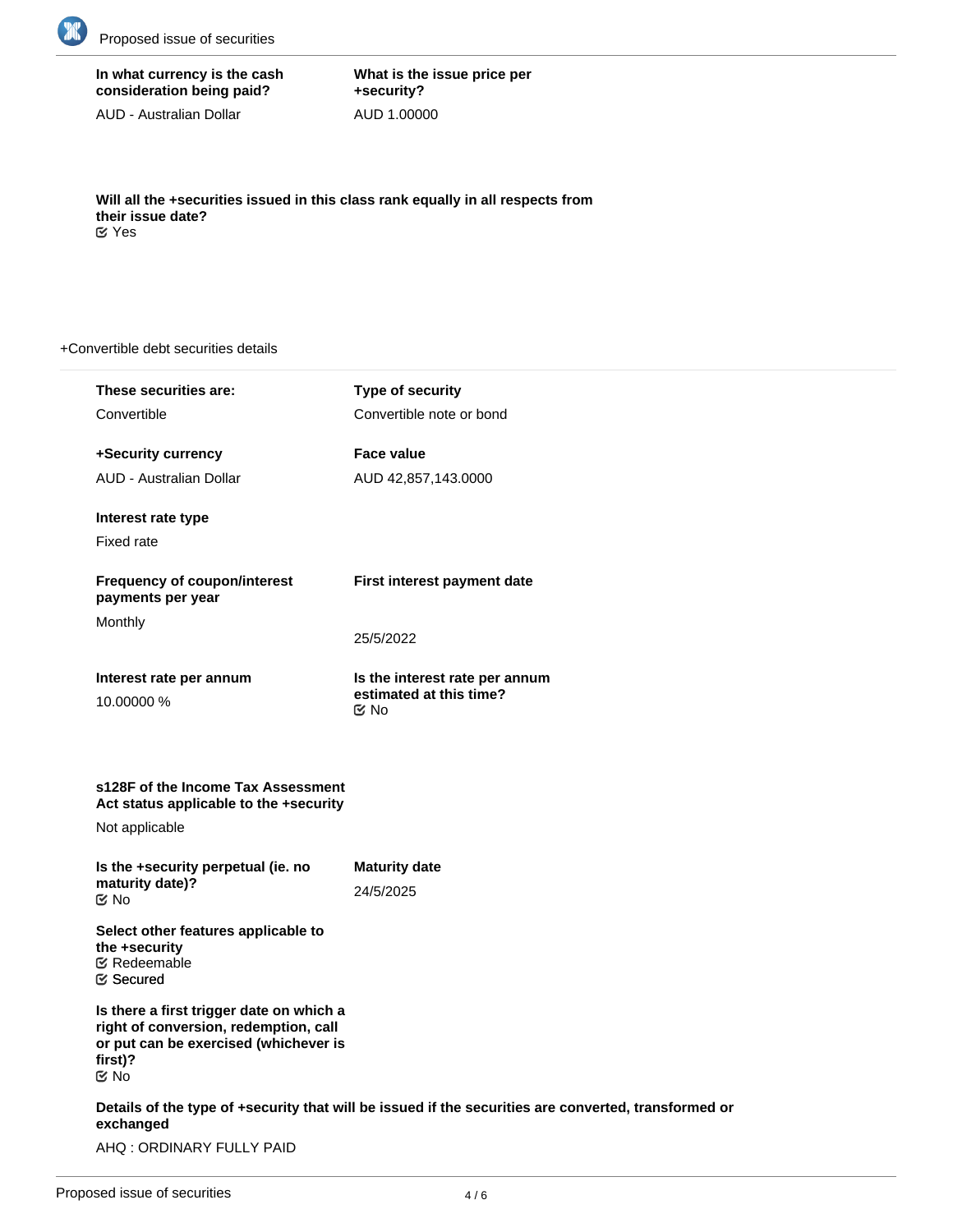

**Number of +securities that will be issued if the +securities are converted, transformed or exchanged (including, if applicable, any interest)**

Convertible into 52,521,009 ASX:AHQ ordinary shares. See ASX announcement dated 24 May 2022

**Please provide a URL link for a document lodged with ASX setting out the material terms of the +securities proposed to be issued or provide the information by separate announcement.**

See ASX announcement dated 24 May 2022

Part 7C - Timetable

**7C.1 Proposed +issue date** 24/5/2022

Part 7D - Listing Rule requirements

**7D.1 Has the entity obtained, or is it obtaining, +security holder approval for the entire issue under listing rule 7.1?** No

**7D.1b Are any of the +securities proposed to be issued without +security holder approval using the entity's 15% placement capacity under listing rule 7.1?** Yes

**7D.1b ( i ) How many +securities are proposed to be issued without security holder approval using the entity's 15% placement capacity under listing rule 7.1?**

52,521,009

**7D.1c Are any of the +securities proposed to be issued without +security holder approval using the entity's additional 10% placement capacity under listing rule 7.1A (if applicable)?** No

**7D.2 Is a party referred to in listing rule 10.11 participating in the proposed issue?** No

**7D.3 Will any of the +securities to be issued be +restricted securities for the purposes of the listing rules?** No

**7D.4 Will any of the +securities to be issued be subject to +voluntary escrow?** No

Part 7E - Fees and expenses

**7E.1 Will there be a lead manager or broker to the proposed issue?** No